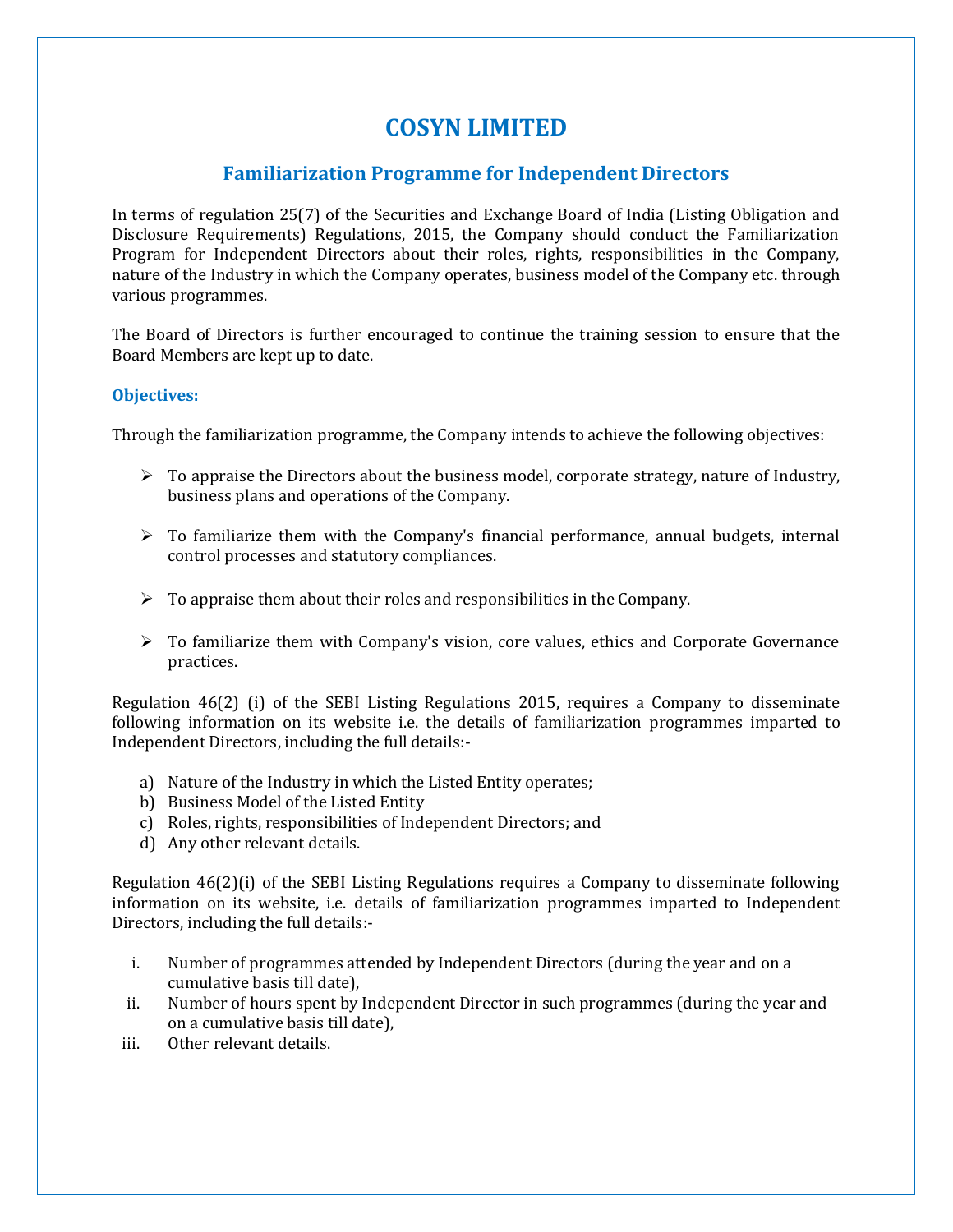Pursuant to the above, information is disseminated as under:

The Company has held various programmes for the Independent Directors throughout the year on an ongoing and continual basis in the nature of familiarization in the areas referred to in Regulation 25. Some of such programmes carried out during the year were as under:-

# **Familiarization Programme:**

The Independent and Non-Executive Directors in the Board and committee meeting have been provided with the following:

- Updates on business model, nature of industry, operations and financial performance of the company.
- **Presentation on annual budgets, Internal & Statutory Audit, Corporate Social Responsibility,** Strategies and business performance of the company.
- Updates on significant developments in the Company.
- Policies of the Company on social responsibility, remuneration criteria, vigil mechanism, related party transactions, risk management etc,
- Updates on significant amendments in corporate and other laws and its impact on the Company.
- Code of Conduct for Independent Directors as prescribed under the Companies Act, 2013.
- Roles and responsibilities of the Directors as outlined in the Companies Act, 2013.

## **Familiarization Process:**

## **Initial:**

- 1) At the time of appointment of any new Independent Director, he/she is given the brief history of the Company, its philosophy, its values, global structure and the industry in which it operates.
- 2) Once an Independent Director is appointed, a formal letter of appointment is issued which inter alia explains the role, responsibilities and duties towards the Company.

## **Ongoing:**

- 3) From time to time, the leadership team of the Company gives detailed presentation to the Board on the Company's operations and business plans.
- 4) The Independent Directors from time to time are also provided an overview of
	- Vigil Mechanism;
	- Legal & Regulatory updates;
	- Related Party Transactions ;
	- Corporate Social Responsibility initiatives, if applicable;
	- Risk Management System & Framework; and
	- Board Evaluation Processes etc.

Further whenever any Independent Director desires to meet any Senior Management Personnel or Senior leadership team member of the Company, the same is also facilitated.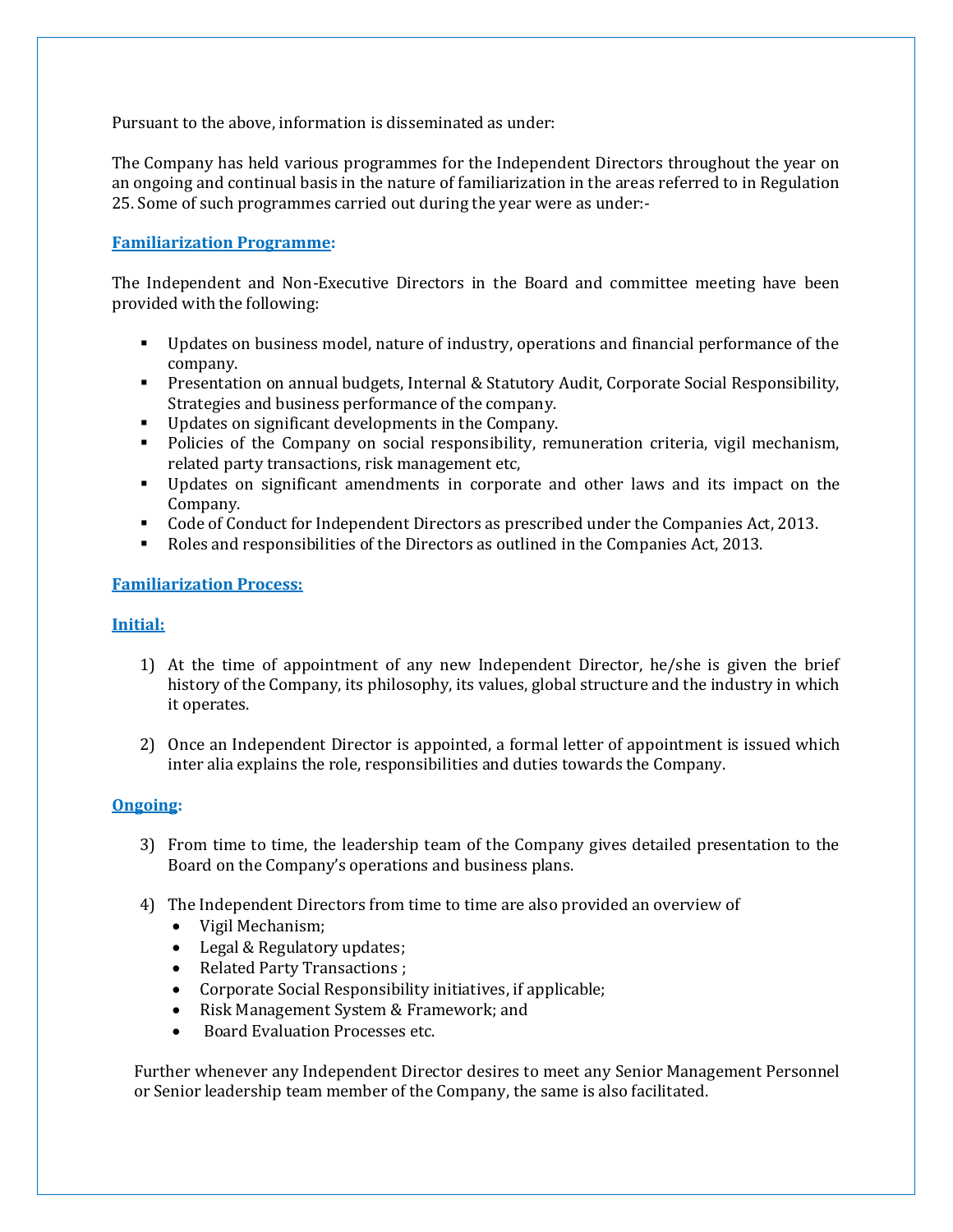### **Duties of Independent Directors:**

The Independent Directors shall-

- 1. undertake appropriate induction and regularly update and refresh their skills, knowledge and familiarity with the Company;
- 2. seek appropriate clarification or amplification of information and, where necessary, take and follow appropriate professional advice and opinion of outside experts at the expense of the Company;
- 3. strive to attend all meetings of the Board of Directors and of the Board committees of which he is a member;
- 4. participate constructively and actively in the committees of the Board in which they are chairpersons or members;
- 5. strive to attend the general meetings of the company;
- 6. where they have concerns about the running of the company or a proposed action, ensure that these are addressed by the Board and, to the extent that they are not resolved, insist that their concerns are recorded in the minutes of the Board meeting;
- 7. keep themselves well informed about the company and the external environment in which it operates;
- 8. not to unfairly obstruct the functioning of an otherwise proper Board or committee of the Board;
- 9. pay sufficient attention and ensure that adequate deliberations are held before approving related party transactions and assure themselves that the same are in the interest of the Company;
- 10. ascertain and ensure that the Company has an adequate and functional vigil mechanism and to ensure that the interests of a person who uses such mechanism are not prejudicially affected on account of such use;
- 11. report concerns about unethical behavior, actual or suspected fraud or violation of the Company's code of conduct or ethics policy;
- 12. acting within his authority, assist in protecting the legitimate interests of the Company, shareholders and its employees;
- 13. not disclose confidential information, including commercial secrets, technologies, advertising and sales promotion plans, unpublished price sensitive information, unless such disclosure is expressly approved by the Board or required by law.